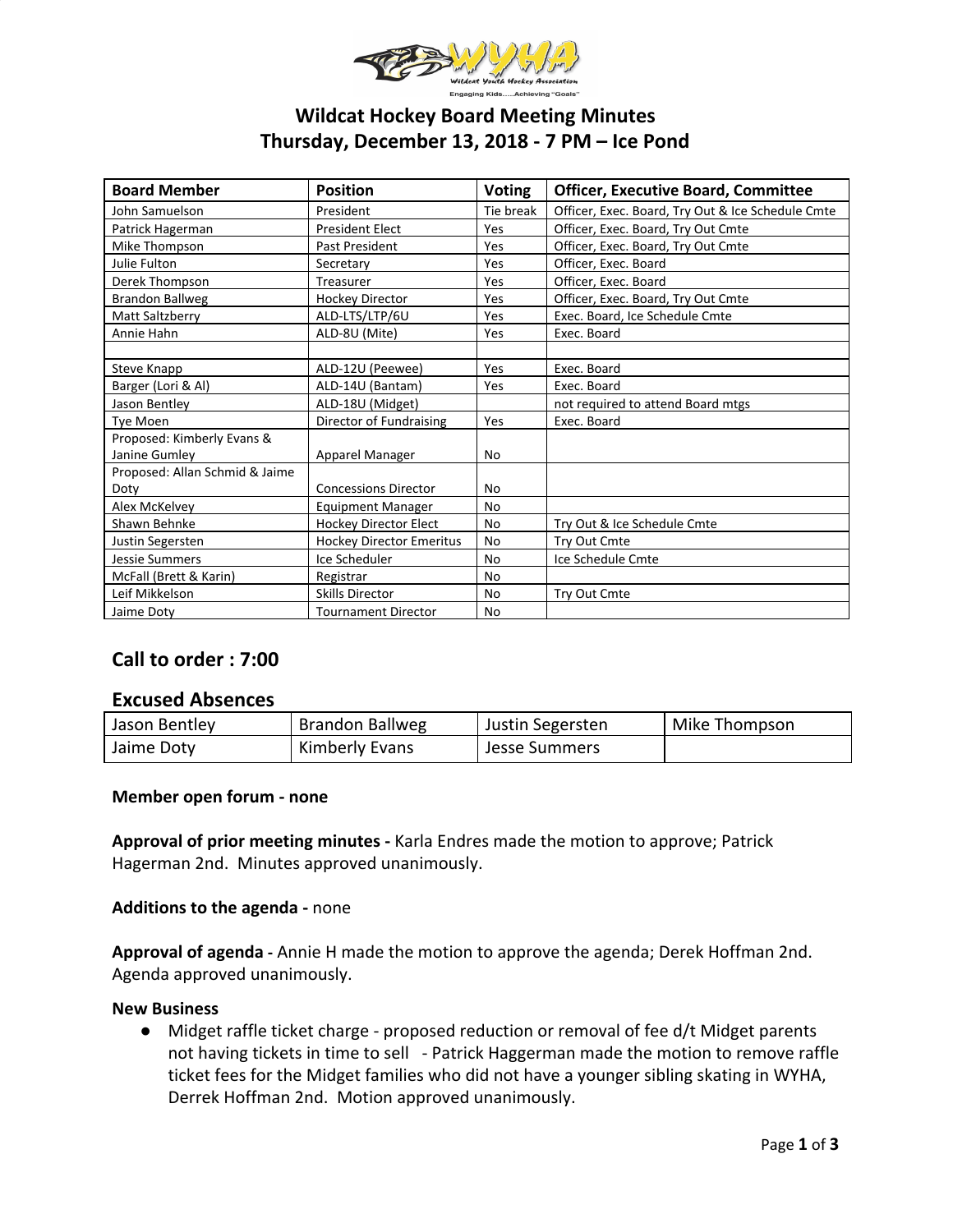

# **Reports By Appointed Board Members**

## **Apparel Manager**

- **●** \$8,000 gross sales from selling old WYHA equipment and apparel
- 2nd apparel order to be delivered soon
- Wildcat game socks to be sold in MOX hockey store at the end of December
- Next year game socks to be sold in apparel order

#### **Director of Concessions**

● February hours have opened for concession stand

## **Equipment Manager**

● nothing to report

**Ice scheduler -**Absent, discussion led by president

● January/ February schedules to be released to ALDs soon

#### **Registrar**

- Reports to go out to Hockey Director, ALDs re: coaches and managers needing to complete any training
- Midget roster to be submitted by Middleton

#### **Skills Director**

- Mite Boards used x4 (getting quicker at setting up)
- Skills night ended in November (power skating, goalie)
- Nick to now work with goalies during their practices
- Stick handling and/ or goalie camp over holiday break?

## **Tournament Director - absent**

## **Reports By Executive Board Members**

#### **Treasurer**

● Approval of bills to pay | Financials –income statement & balance sheet - Karen Endres made the motion to approve and pay WYHA bills; Patrick Hagerman 2nd. Motion approved unanimously

## **President**

- All coaches, players, managers should be on website
- Region 4 5 minute rule review question "Does it depend on start time or scheduled start time?"